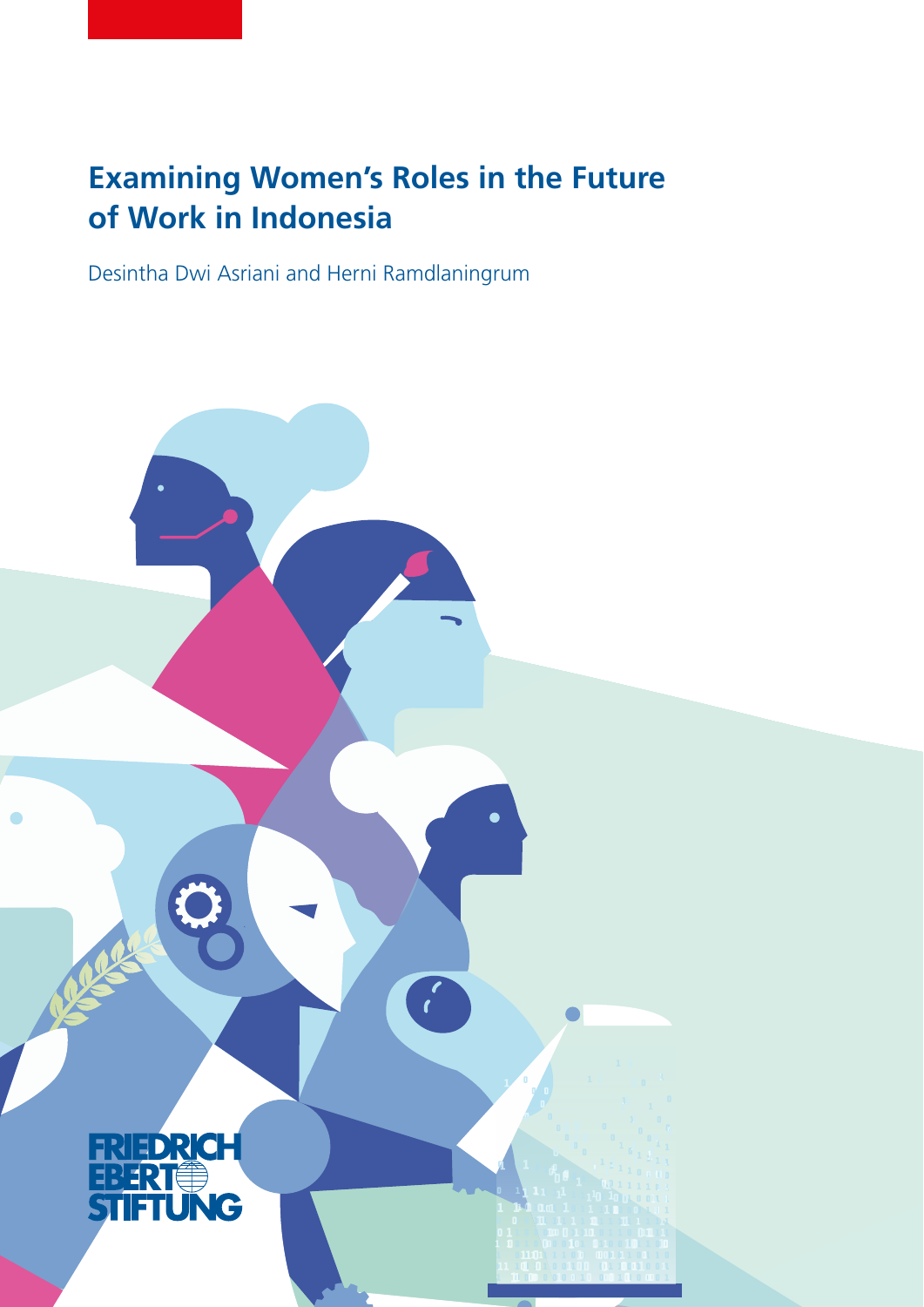# **Examining Women's Roles in the Future of Work in Indonesia**

October 2019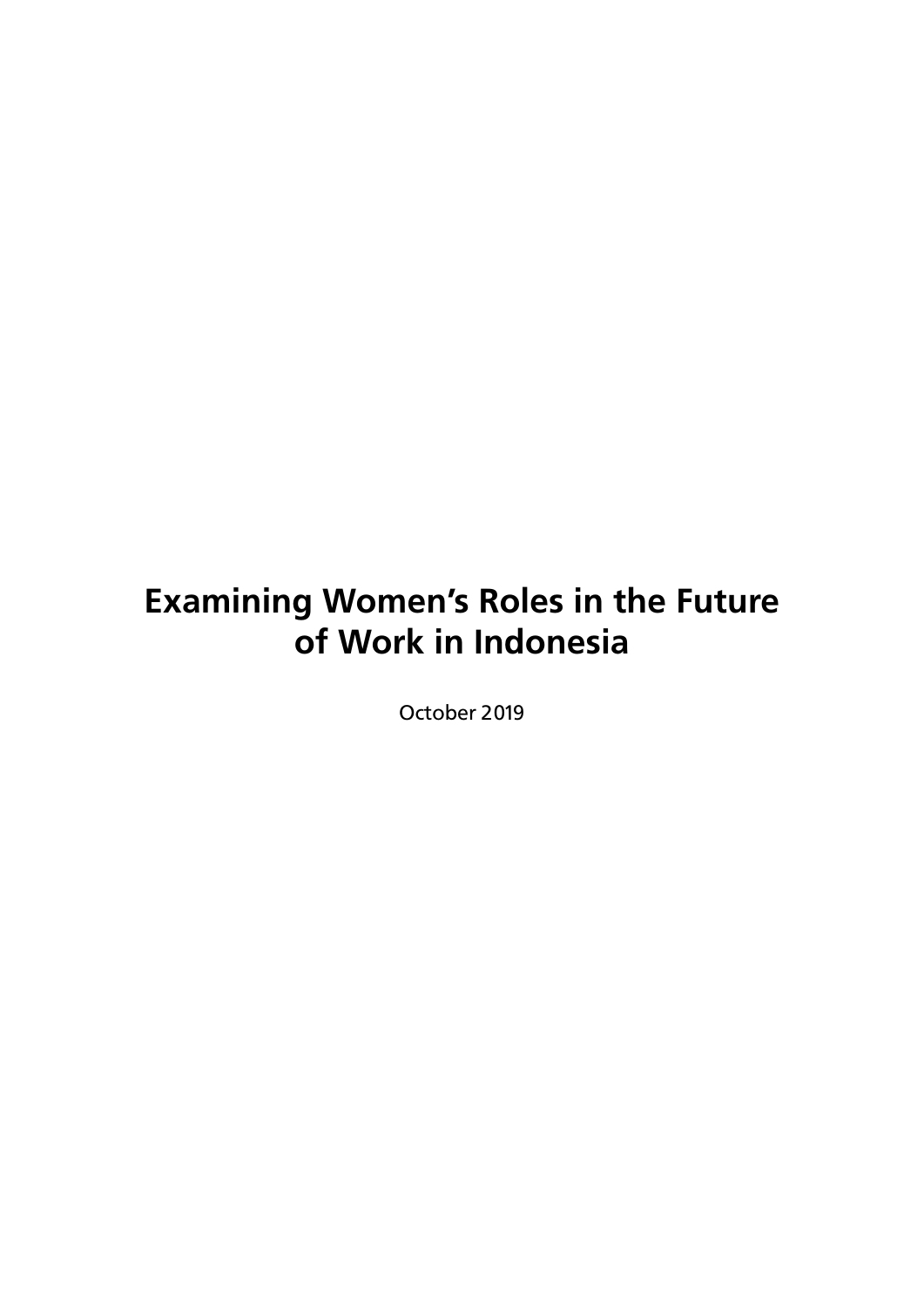# Contents

| Foreword                                                                                                                                                                                                                                                      | VI           |
|---------------------------------------------------------------------------------------------------------------------------------------------------------------------------------------------------------------------------------------------------------------|--------------|
| Introduction                                                                                                                                                                                                                                                  | VII          |
| Gender and work in Indonesia<br>the control of the control of the control of the control of the control of the control of the control of the control of the control of the control of the control of the control of the control of the control of the control | 1            |
| Women's roles in workplace                                                                                                                                                                                                                                    | 1            |
| Changes in employment trends and the impact of the Fourth Industrial Revolution on women                                                                                                                                                                      | $\mathbf{1}$ |
| Care work for women and the impact of the demographic dividend <b>Care and Care and Care and Care and Taylor</b>                                                                                                                                              | 3            |
| Impact of climate change and environmental issues on women's labour force participation _____________________                                                                                                                                                 | $\mathsf 3$  |
| The future of work for women and narratives of digitalization.                                                                                                                                                                                                | 5            |
| Feminist perspective                                                                                                                                                                                                                                          | 5            |
| Main sectors in the future of work for women when the control of the manner of the manner of the manner of the                                                                                                                                                | 5            |
| Future research priorities and the contract of the contract of the contract of the contract of the contract of                                                                                                                                                | 8            |
| Women and care work                                                                                                                                                                                                                                           | 8            |
|                                                                                                                                                                                                                                                               | 8            |
| Gender framework for policies relating to the future of work.                                                                                                                                                                                                 | 8            |
| <b>Endnotes</b>                                                                                                                                                                                                                                               | 9            |
| Bibliography                                                                                                                                                                                                                                                  | 11           |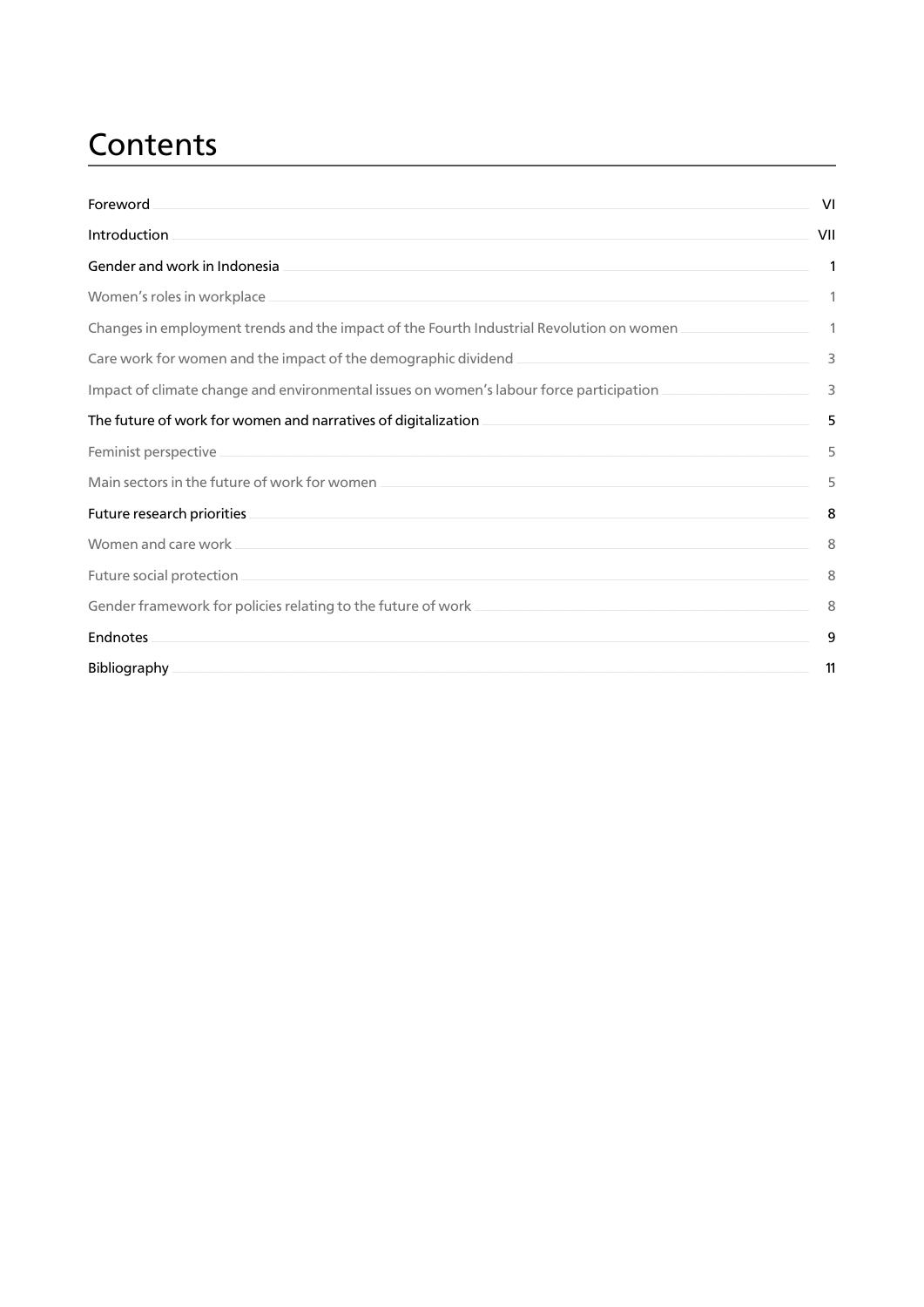## Foreword

Despite economic growth and declining poverty levels across Asia, inequalities continue to grow, with large groups of society remaining marginalized in economic and social terms.

Women in Asia continue to experience massive structural disadvantages, from early childhood education through their retirement from work—if they wanted and were allowed to work—and into their older age. It is mainly women who are exploited as cheap labour in Asia's export industries and low-skill sectors, especially agriculture, textiles and the footwear and electronic industries. They are paid subsistence wages and experience increasing precariousness of their working as well as living conditions.

On the heels of all the mentioned inequalities now comes rapid technological transformation that is altering the present and future nature of work in ways that offer a multitude of opportunities but also add new levels of risks for social groups across worldwide, but particular for the Global South to widen the existing gaps.

The gig and platform economies as well as crowdworking are prone to ignoring decent work principles. Women are particularly vulnerable and disproportionally affected by these changes, both in the context of the Fourth Industrial Revolution and in the ever-expanding care work across the formal and informal sectors.

Unfortunately, the predicted productivity gains through automation and digitalization in many sectors possibly will not give women much hope for fundamental improvements of their prospects under the status quo. Due to their poor access to education, skills development and professional know-how, Asia's women are at risk of slipping deeper into unemployment or resorting to migration far from their home for jobs they can manage.

The goal for them and for us in development cooperation work is to find socially just and gender-equal responses to these challenges by promoting an efficient, fair and

affordable system to skill, upskill and reskill workers, by identifying job transition pathways, by defining policies, which guarantee gender justice in the current and future world of work and by renegotiating the distribution and remuneration of care-work. Solidarity and coalitions across a range of progressive movements in Asia and beyond are essential in this process.

Through our regional networks, Friedrich-Ebert-Stiftung (FES) brings together diverse voices from social movements, civil society organizations, trade unions, political parties and academia to work together in developing progressive ideas and narratives for advancing social justice. Among the most innovative platforms is the newly established FES Asia project Women's Perspectives on the Future of Work. With insights from distinguished researchers in nine Asian countries, FES and its partners aim to further promote gender equality in the world of work, with emphasis on enhancing women's participation in public and political life and promoting decent work for all along with genderjust and human-centric economic models.

The study at hand serves as a starting point for further analysis and discussion on the situation of women with regards to the trends and perceptions about the future of work in Indonesia and how to achieve gender justice. We would like to thank our cooperating partners Desintha Dewi Asriani and Herni Ramdlaningrum for authoring this study. We also extend our gratitude to Dewi Candraningrum and Christa Wichterich who commented constructively on an earlier version of this paper.

We hope that this publication contributes to a fruitful discussion and provides valuable insights for future initiatives.

> **Mirco Günther and Lea Gölnitz** *FES Office for Regional Cooperation in Asia*

**Sergio Grassi and Rina Julvianty** *FES Indonesia Office*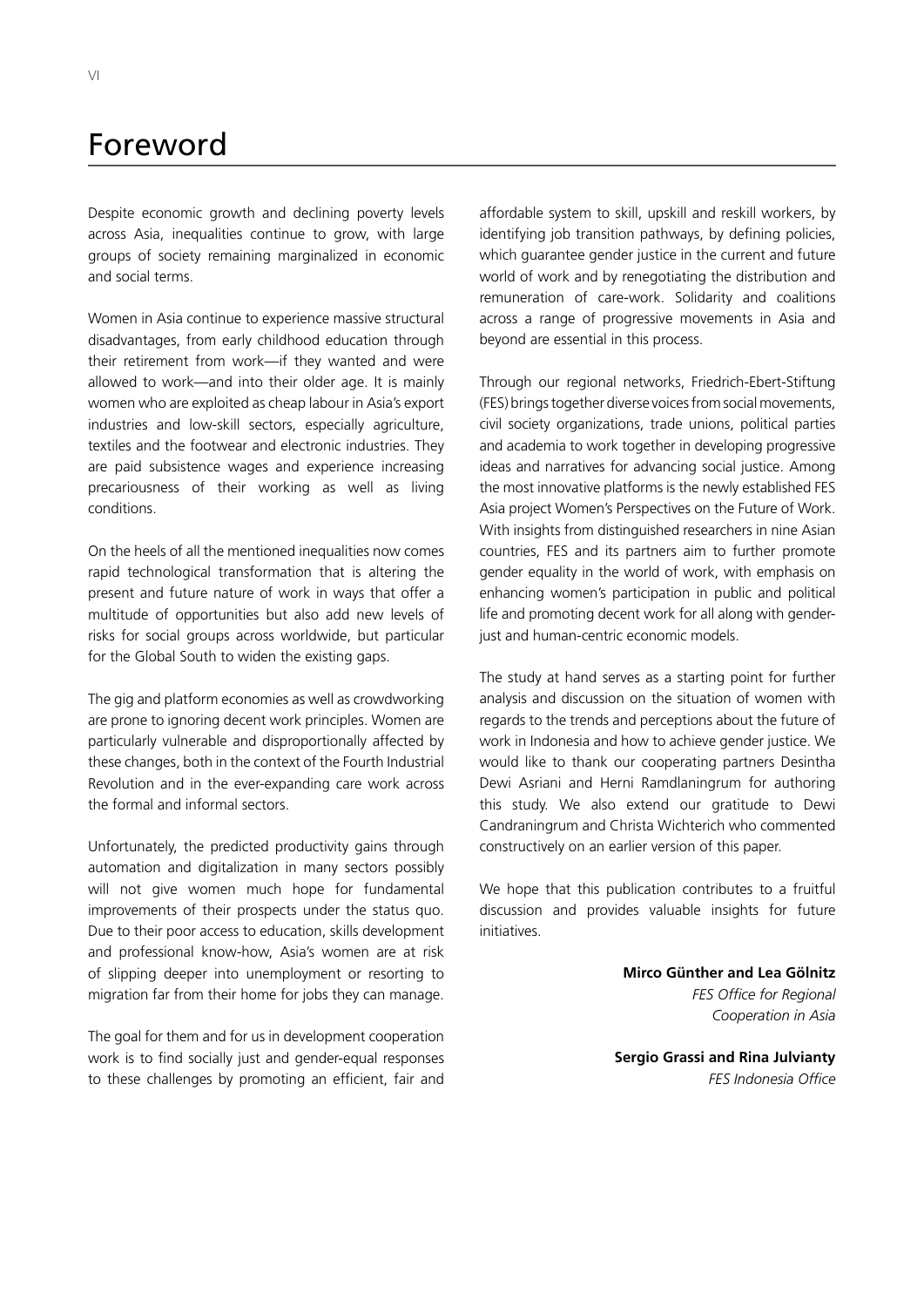## Introduction

Indonesia's economic volatility is challenged by the verge of the Fourth Industrial Revolution, which will change the structure of work, productivity and, in particular, the dynamic of gender equality. Certain jobs and tasks are already disappearing. Nevertheless, some work opportunities are emerging; and countries that succeed in upgrading and re-skilling their labour force will benefit greatly from this transformation.

Amid a demographic surplus, the government has responded to the momentum of the Fourth Industrial Revolution by aiming to make Indonesia one of the world's 10-largest economies by 2030. The target will be achieved through several policies, such as the Making Indonesia 4.0 Roadmap and the Vocational Development Policy Roadmap 2017–2025, launched by the Ministry of Industry and the Coordinating Ministry for Economic Affairs.

Making Indonesia 4.0 aims to revive manufacturing in five sectors: food and beverage, textile and apparel, automotive, electronics and chemicals.<sup>1</sup> The Vocational Development Policy Roadmap 2017–2025 attempts to meet the needs of industry and business with the required high-skilled labour force, focusing on six sectors: agribusiness, tourism, e-commerce, manufacturing, health care and labour exports.<sup>2</sup>

The Fourth Industrial Revolution has also gained attention from non-government actors, such as labour

unions and civil society organizations. Both parties have been working collaboratively in a Decent Job Coalition that promotes multi-stakeholder dialogue and partnership in dealing with job disruption caused by digital transformation. The coalition looks at how inequality can be tackled through the improvement of labour skills to strengthen access to decent work, including for women—something that has been missing in the government's policy discussions.

Both policies claim to be a holistic approach in creating and using the opportunities in the digitalization era. Yet, the discussion process and policy stipulations have never imbued a gender lens. The government appears to lack understanding on how a gender framework is important to permeate the future challenges so that men and women can equally benefit from digitalization.

This paper explores the future of women's work, based on the sectors in which women have traditionally participated, and offers a projection based on several determinants, such as the demographic dividend, climate change, the environment and technology disruption. Due to the lack of adequate research and data to date, however, there are limitations in the analysis on how digitalization has impacted women in the labour force. What largely exists are media reports highlighting how digitalization is being used by women through the digital platform economy, such as e-commerce.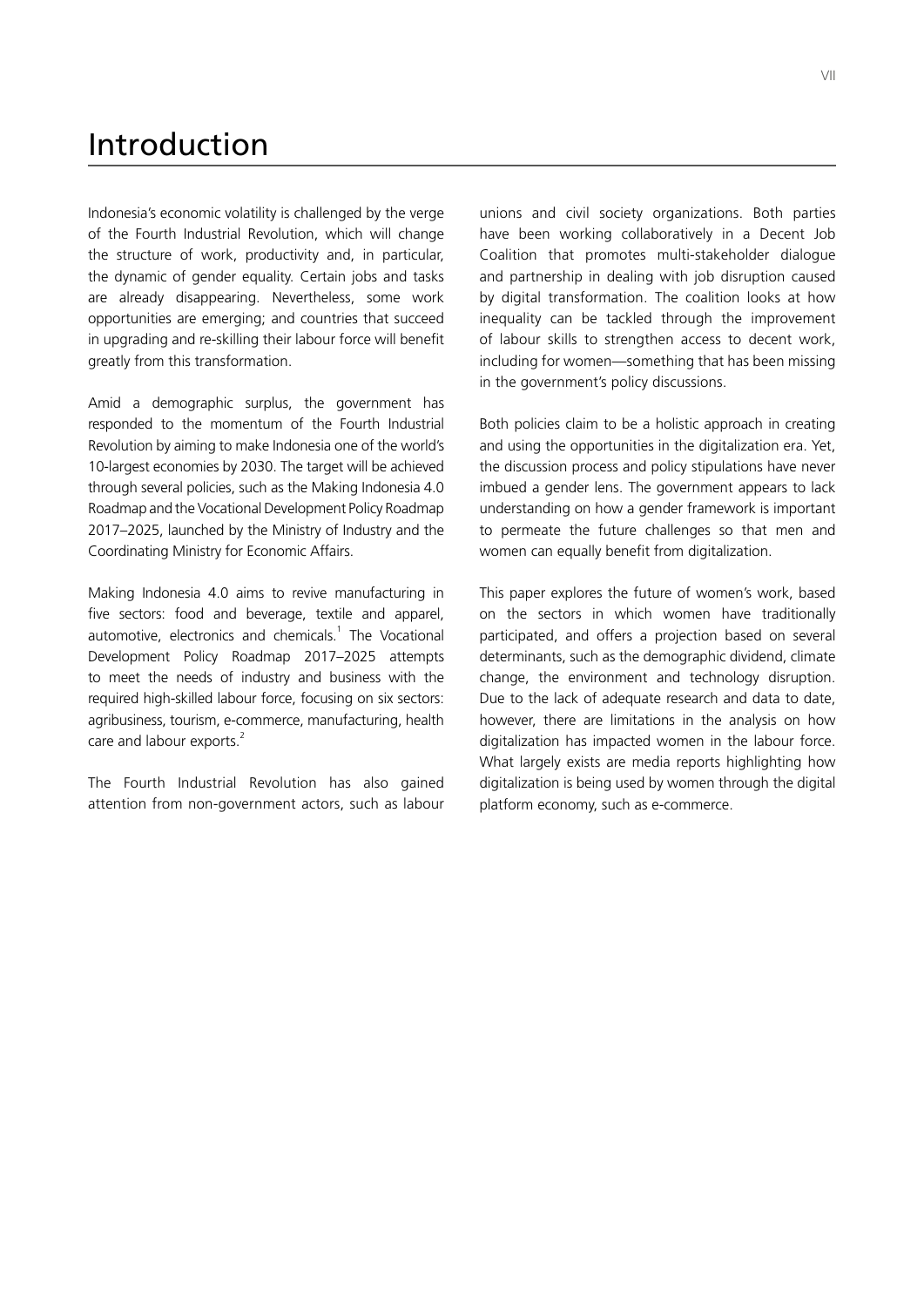# Gender and work in Indonesia

#### **Women's roles in workplaces**

The Fourth Industrial Revolution is a momentum that can help deconstruct multiple obstacles encountered by women in Indonesia towards gaining equal rights, particularly access to work, because the number of jobs may increase as a result of the expansion of sectors. However, until now, norms and the socio-culture remain deterring factors in controlling women's labour participation. In addition, policies and institutions have restrained women from obtaining equal rights. Findings from the latest Indonesia National Labour Force Survey  $(2018)^3$  show that the ratio of men to women in the working-age population is nearly same, at 97.2 million men to every 97.6 million women. Yet, there remains dramatic disparity between men and women when it comes to workforce participation.

Table 1 illustrates that nearly half of all productive-aged women are missing from the working sector, while more than 80 per cent of men are participating.

Women's participation in the labour force is not only smaller than men but also concentrated in fewer sectors. Women are primarily found in the manufacturing, service and agriculture sectors. This raises questions about where the other half of working-age women is if they are not included in the workforce. In fact, women's participation in the labour force has never been separated from their ascribed role as care workers in the family and community.

Figure 1: Labour force %.

*Source: Central Agency of Statistics, National Labour Force Survey 2018 (Jakarta: Government of Indonesia, 2018).*



Table 2 confirms that women are dominant in paid household activities and services.

Table 3 shows that 35 million women are not participating in the labour force due to domestic responsibilities. It can be said that women, once they marry, disappear from paid work.

The argument to shift unpaid care work into professional and decent work is a response to and preparation for the demographic transition in 2050, when Indonesia will enter an ageing-population era with 80 million older persons. Creating professional and high-standard care work could be effective in encouraging women to participate in the labour force and also in creating another type of paid work. This means professional and paid care work can kill two birds with one stone: reducing women's burden in unpaid care work and providing a support system for them to increase their participation in the labour market. This is amplified by the Organisation for Economic Co-operation and Development, which argues that employment tends to grow mostly in sectors traditionally dominated by women, such as small and medium-sized enterprises (SMEs), health, education and social services.<sup>4</sup>

### **Changes in employment trends and the impact of the Fourth Industrial Revolution on women**

Based on general employment trends in 2017 and 2018, the percentage of the labour force has increased in several sectors, mainly in the provision of accommodation

Figure 3: Not in the labour force %. *Source: Central Agency of Statistics, National Labour Force* 

*Survey 2018 (Jakarta: Government of Indonesia, 2018).*

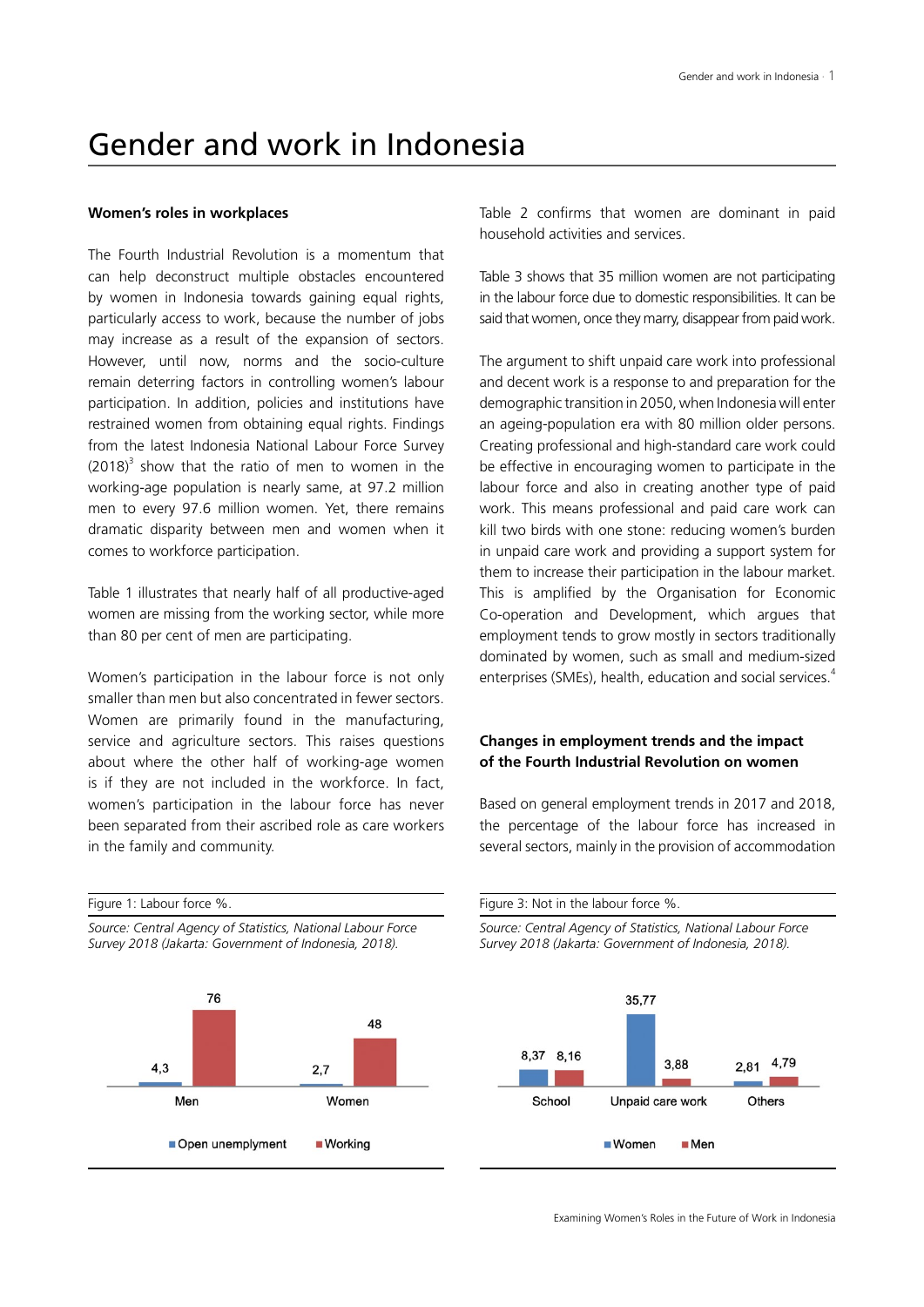Figure 2: Gender-segregated labour market.

*Source: Central Agency of Statistics, National Labour Force Survey 2018 (Jakarta: Government of Indonesia, 2018).*

| Activities of household employers                                                             | 81,2%<br>18,8%          |  |
|-----------------------------------------------------------------------------------------------|-------------------------|--|
| Human and social health activities                                                            | 64,6%<br>35,4%          |  |
| Education                                                                                     | 61,3%<br>38,7%          |  |
| Provision of accommodation and food for drinking                                              | 55,7%<br>44,3%          |  |
| Retail, trade, and repairs                                                                    | 49,1%<br>50,9%          |  |
| Processing industry                                                                           | 41,8%<br>58,2%          |  |
| Horticulture                                                                                  | 41,0%<br>59,0%          |  |
| Other service activities                                                                      | 40,4%<br>59,6%          |  |
| Agriculture (rice farming) and secondary crops                                                | 38,3%<br>61,7%          |  |
| Financial and insurance activities                                                            | 36,0%<br>64,0%          |  |
| Farm                                                                                          | 35,1%<br>64,9%          |  |
| Information and communication                                                                 | 30,4%<br>69,6%          |  |
| Government administration and defense                                                         | 30,3%<br>69,7%          |  |
| Plantation                                                                                    | 29,6%<br>70,4%          |  |
| Professional, scientific and technical activities                                             | 29,5%<br>70,5%          |  |
| Arts, holidays, and recreation                                                                | 28,8%<br>71,2%          |  |
| <b>Real estate</b>                                                                            | 27,2%<br>72,8%          |  |
| Water management, wastewater, recycling                                                       | 24,7%<br>75,3%          |  |
| Forestry and agriculture<br>Leasing and leasing activities without option rights, employment, | 23,0%<br>77,0%          |  |
| travel agents, and other business support                                                     | 22,8%<br>77,2%          |  |
| Activities of international and extra-agency                                                  | 20,3%<br>79,7%          |  |
| Fishery                                                                                       | 11,4%<br>88,6%<br>11,3% |  |
| Procurement of electricity, gas, steam / hot water                                            | 88,7%                   |  |
| Mining and excavation                                                                         | 8,1%<br>91,9%<br>4,9%   |  |
| Transportation and warehousing                                                                | 95,1%<br>2,5%           |  |
| Construction                                                                                  | 97,5%                   |  |
| $\blacksquare$ Women<br>Men                                                                   |                         |  |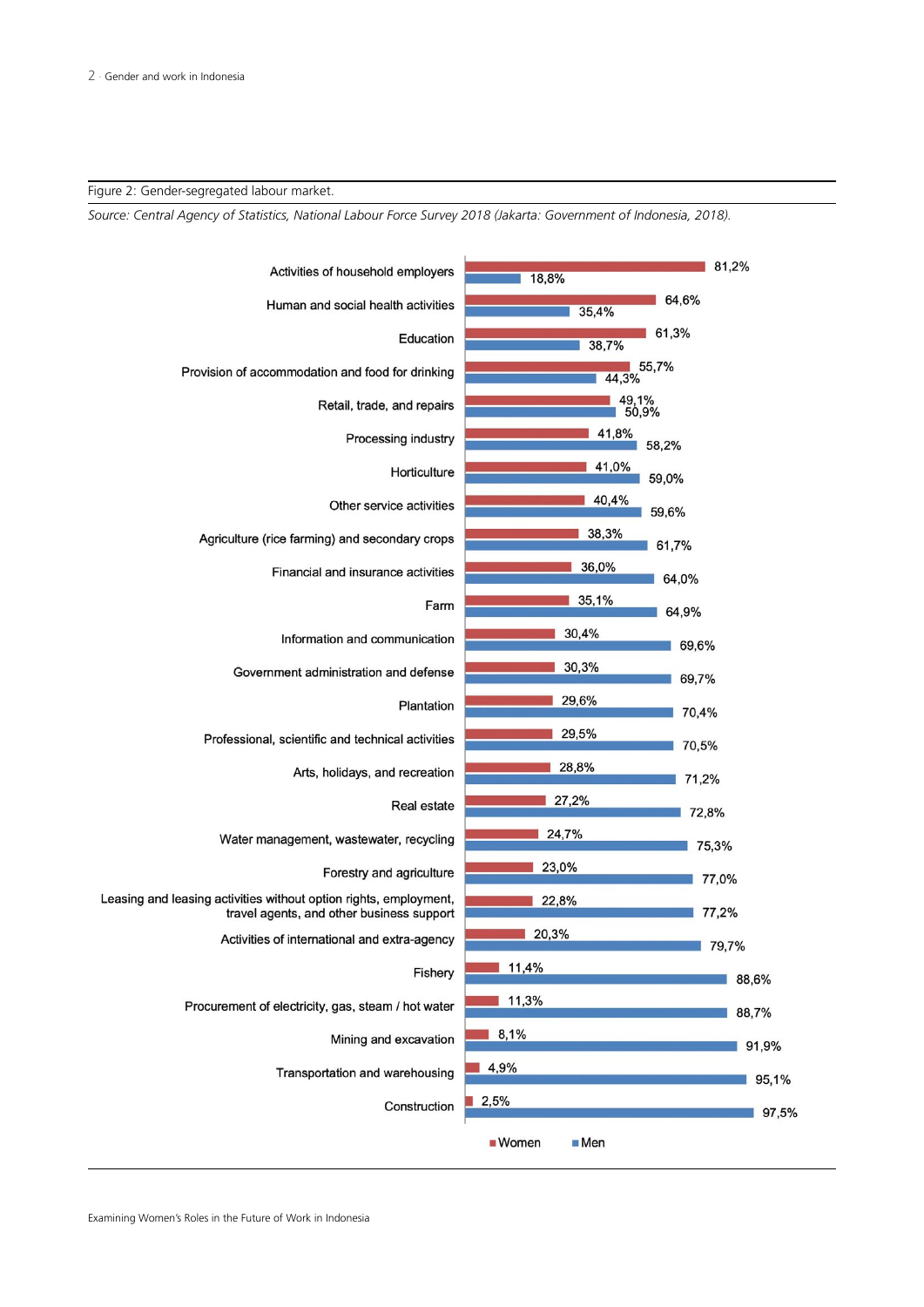and beverages (by 0.68 per cent), other services (by 0.40 per cent) and the processing industry (by 0.39 per cent), while the working-age population in other sectors has decreased, such as agriculture (by 1.41 per cent), construction (by 0.20 per cent) and educational services (by 0.16 per cent) (Central Agency of Statistics, 2018).

Generally, women and men share hopes and fears for the differences ushered in by the new digital technology. Automation is most commonly used in such sectors as agriculture and manufacturing; but it is expected to spread, albeit at different levels, in all sectors and most types of jobs, including those traditionally carried out by women, such as retail, trade, food and beverage services.

Digitalization is already affecting economic sectors in Indonesia, including the transformation of traditional SMEs into e-commerce platforms. But the limited available data indicate that women in SMEs are not benefiting. Based on e-commerce traction data from 2016 to 2017, the utilization of digital platforms by small-scale entrepreneurial women is relatively low; it even decreased in that time period, from 42.7 per cent to 34.4 per cent.<sup>5</sup> The percentages reflect a wide gap in women's participation in the digital economy, considering that among the 57 million SMEs in Indonesia, 60 per cent are owned or headed by women.<sup>6</sup> A survey conducted by Facebook, the OECD and World Bank found that more women run SMEs than men. Yet, men entrepreneurs are using online platforms more than women.

Another example is the phenomenon of online shopping that has arisen in Indonesia over the past few years. It could be beneficial as an alternative occupation for women because it is not tied to strict working hours and office spaces. But the high growth rate of onlineshopping tends to target women as potential consumers, despite data showing no significant difference in the use of the internet based on gender, at 48.6 per cent women and 51.4 per cent men.<sup>7</sup>

### **Care work for women and the impact of the demographic dividend**

The concept of a gender dividend was recently coined in a broader discussion on the demographic dividend.

A gender dividend can flow from low fertility rates, which reduce women's burden of caring for dependants and free up time for other productive activities, notably formal employment. Care work, such as caring for children and older persons, providing meals, washing clothes and cleaning a house, has been constructed socially and culturally as a task carried out by women in a family. This type of work is unpaid care work. Thus, women are perceived as non-income-earning family members. In addition, care work often limits the social and productive roles of women, even though the International Labour Organization (ILO)<sup>8</sup> states that care work is at the heart of humanity and thus contributes to an economy.

### **Impact of climate change and environmental issues on women's labour force participation**

Women in the Global South are experiencing new forms gender discrimination due to environmental degradation.<sup>9</sup> The expansion of industry has been generating complex issues affecting women, such as handling the threat of food insecurity and issues of land rights due to climate change. Rural women no longer have space to use their wisdom in nurturing nature due to the expansion of industrial activities, which has caused them to lose their access to nature as a source of well-being. In Indonesia, indigenous women's protests in Bengkulu, Manggarai, Molo, Papua and Rembang, ranging from rallies to nudity movements, have highlighted how women's roles in securing the food supply for families and society remain devalued. The arbitrary decisions in extractive industries development not only affect environmental degradation but also negatively impact the livelihoods and everyday life of women because women's activities are so much intertwined with the natural environment.

Environmental degradation may damage important components for health in general and maternal health specifically (such as the supply of clean water, fresh air and nutritious food), including the sexual and reproductive health and rights of women.

When the palm oil industry began operations in 1960, for instance, forest clearing through logging permits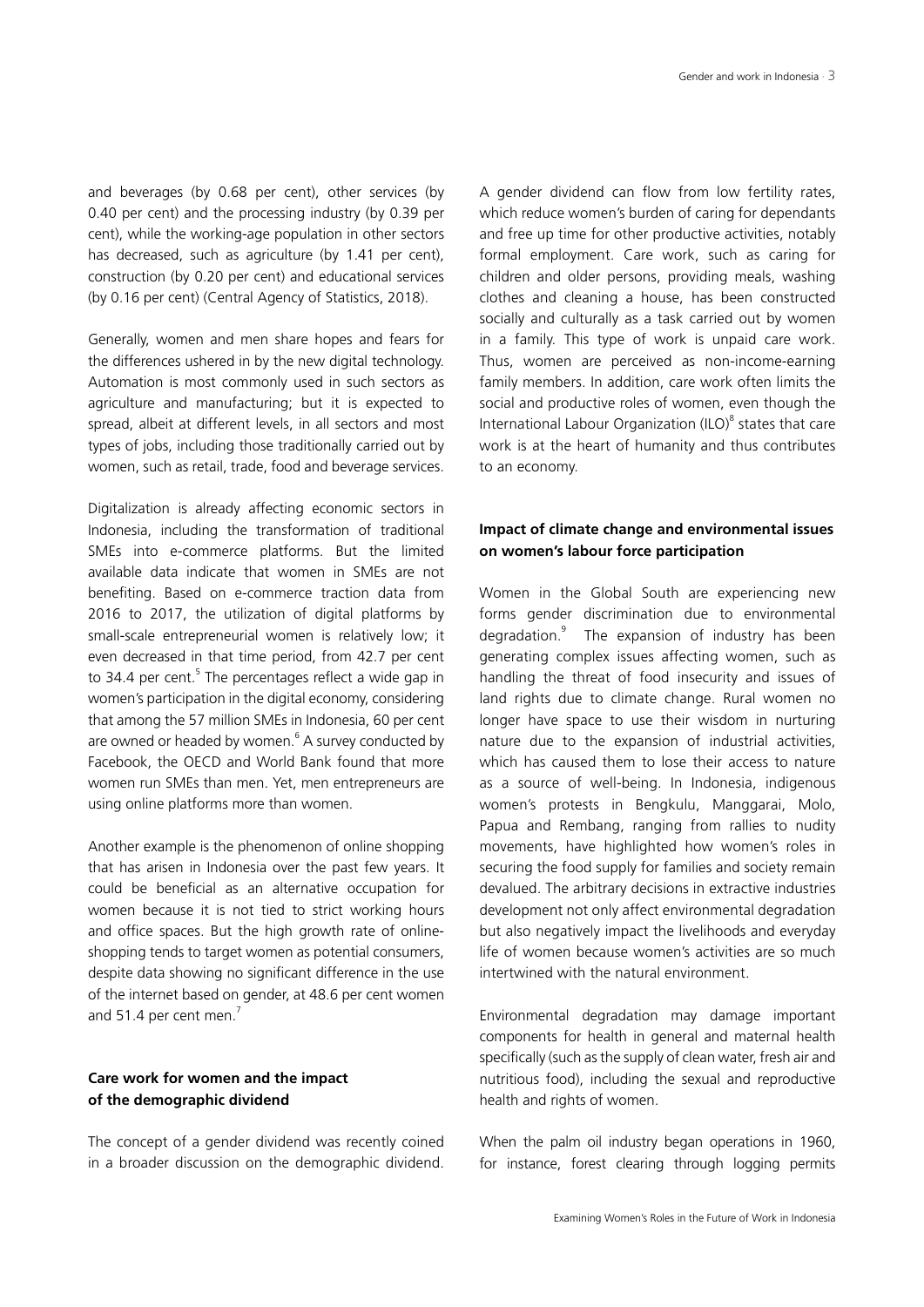proliferated. The government at that time gave the industry access to land for clearing and concessions.<sup>10</sup> In just 20 years (1990–2010), palm oil plantations expanded from around 1.1 million hectares to 7.8 million hectares and then to 11.9 million hectares in 2017.<sup>11</sup> The impacts of the palm oil industry on women are more devastating than on men due to how it threatens women's role as well as families' livelihoods. When women work in palm oil plantations, they are often ignored and discriminated against, even though their involvement strongly influences the production process. Wright $12$  argued that 86 per cent of palm oil plantation workers are male because companies perceive that the physical work is not suitable for women.

Furthermore, women's participation in the palm oil industry has never been acknowledged as wage labour, thus they do not obtain the same rights as male workers. Most women participating in the industry remain "invisible" and unrecognized as their work is to "help" their husbands achieve excessively high targets set by the company. <sup>13</sup> This can generate a domino effect, whereby girls within these families must deal with future threats, such as child marriage. National data over the past three years (2016–2018)<sup>14</sup> reflect 1.6 million child marriage records. The highest percentage of child marriage occurred in Kalimantan, a province where one million hectares of land has been used and marked for palm oil plantations.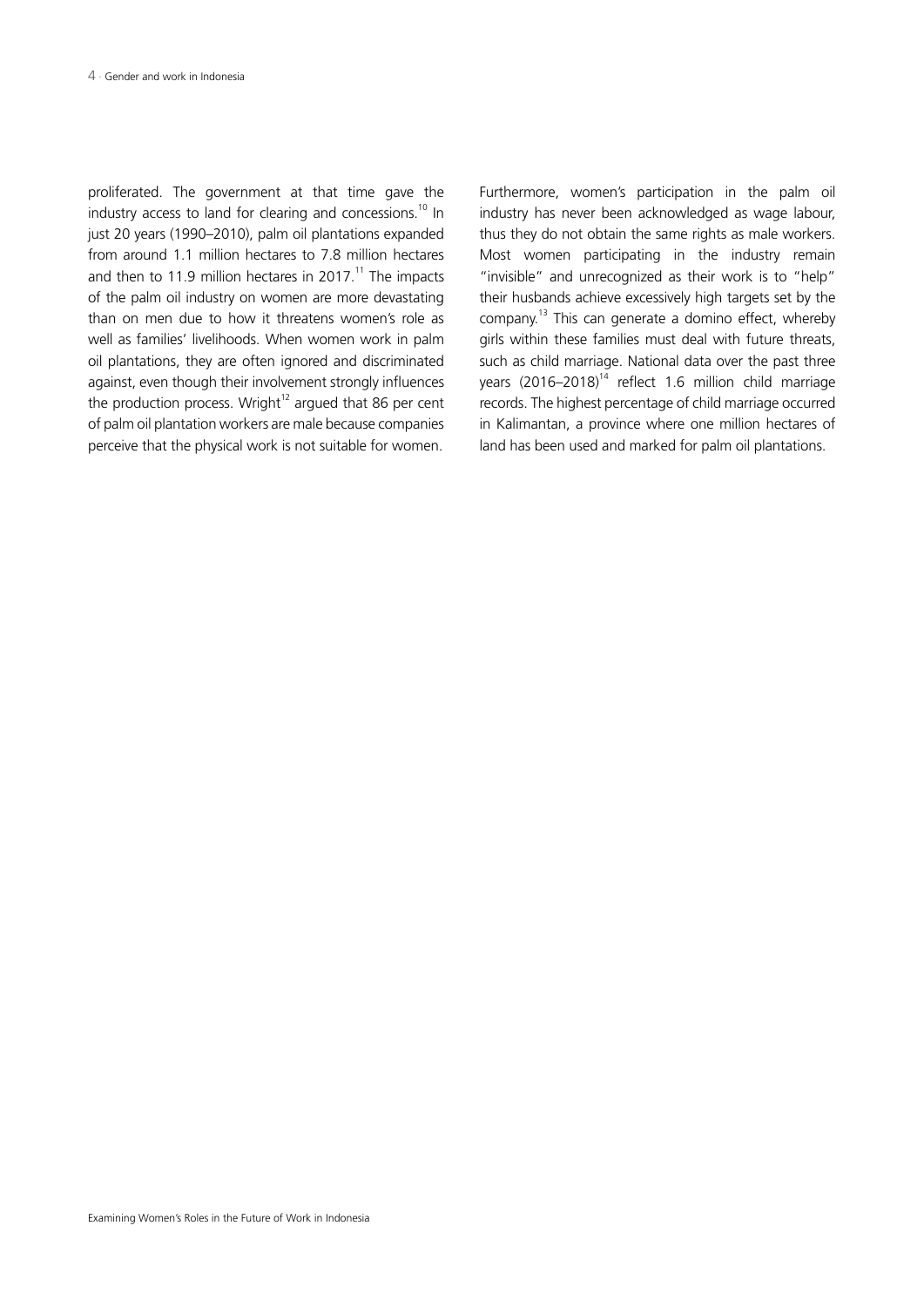# The future of work for women and narratives of digitalization

#### **Feminist perspective**

In patriarchal structures, Indonesian women are often regarded as household managers, as opposed to the "moral" duty of men as husbands and breadwinners. Such gender segregation, which is also reworked within capitalism and conservatism, $15$  creates the process of "housewifization"<sup>16</sup> and contributes to devaluing household chores, which are categorized as unpaid care work.

With regard to the future of work, the treatment of care work could be different on the grounds that its utilization by family and community has already expanded, resulting not only in the idealization of motherhood but also in the normalization of the division of labour. According to Walby, $17$  the recognition of care work as a productive activity would help reduce the gap caused by unequal job opportunities. She also noted that there are rational factors of why and how an equal sex ratio in the labour force is a potential solution to the productivity gap: First, the human capital of women would relatively increase, in both education and through their increased participation in the labour market. Second, there would be flexibility to combine "work" and "care" responsibilities, which would also help reduce interruptions in employment due to child and family obligations. Third, a fairer market has the potential to reduce discrimination and improve security for the female workforce. The challenge is that social norms from culture, customs and religion have long constructed care work to be understood in the sense of voluntarism, love, sacrifice and devotion.

Due to social constructions, technology is still perceived as a non-feminine field, hence the low participation of women in related jobs or in the benefits of how it is affecting the world of work, particularly innovations and advancements.<sup>18</sup> On the other hand, while digitalization and automation are advancing, there is an urgent need to equip women and girls with science, technology, engineering and mathematics (STEM) knowledge. Yet, when women's participation increases, they tend to be part of the consumer group rather than as participants in the platform economy.<sup>19</sup> Digitalization in Indonesia is

still considered as a transformation of the conventional business method.<sup>20</sup> This transformation results in an environment that discourages active participation in innovation and instead transfers the women to the new consumers. But the composition of economic capital holders of new technology remains the same, with women lagging. The roots of this lack of awareness and use of digital platforms are inseparable from the gender stereotypes and inequalities that hinder girls and women from accessing opportunities to seek out, and benefit from, careers in STEM fields. $^{21}$ 

Within the presumption of technology as an outcome of male knowledge, the future of work should not only produce space to increase the number of women in technology production. But women's participation should be perceived as valuable input, hence technological development should be linked to the process to expose how women comprehend and take advantage of science and technology.<sup>22</sup>

#### **Main sectors in the future of work for women**

#### *Women's involvement in e-commerce*

Digitalization is already affecting economic sectors in Indonesia, including the transformation of traditional SMEs into e-commerce platforms. But the limited available data indicate that women in SMEs are not benefiting. Based on e-commerce traction data from 2016 to 2017, the utilization of digital platforms by small entrepreneurial women is relatively low; it even decreased in that time period, from 42.7 per cent to 34.4 per cent.<sup>23</sup> The percentages reflect a wide gap in women's participation in the digital economy, considering that among the 57 million SMEs in Indonesia, 60 per cent are owned or headed by women. $^{24}$  A survey conducted by Facebook, the OECD and World Bank found that more women run SMEs than men. Yet, men entrepreneurs are using online platforms more than women.

However, women do not appear to be participate in the platform economy as much as men. $25$  The roots of this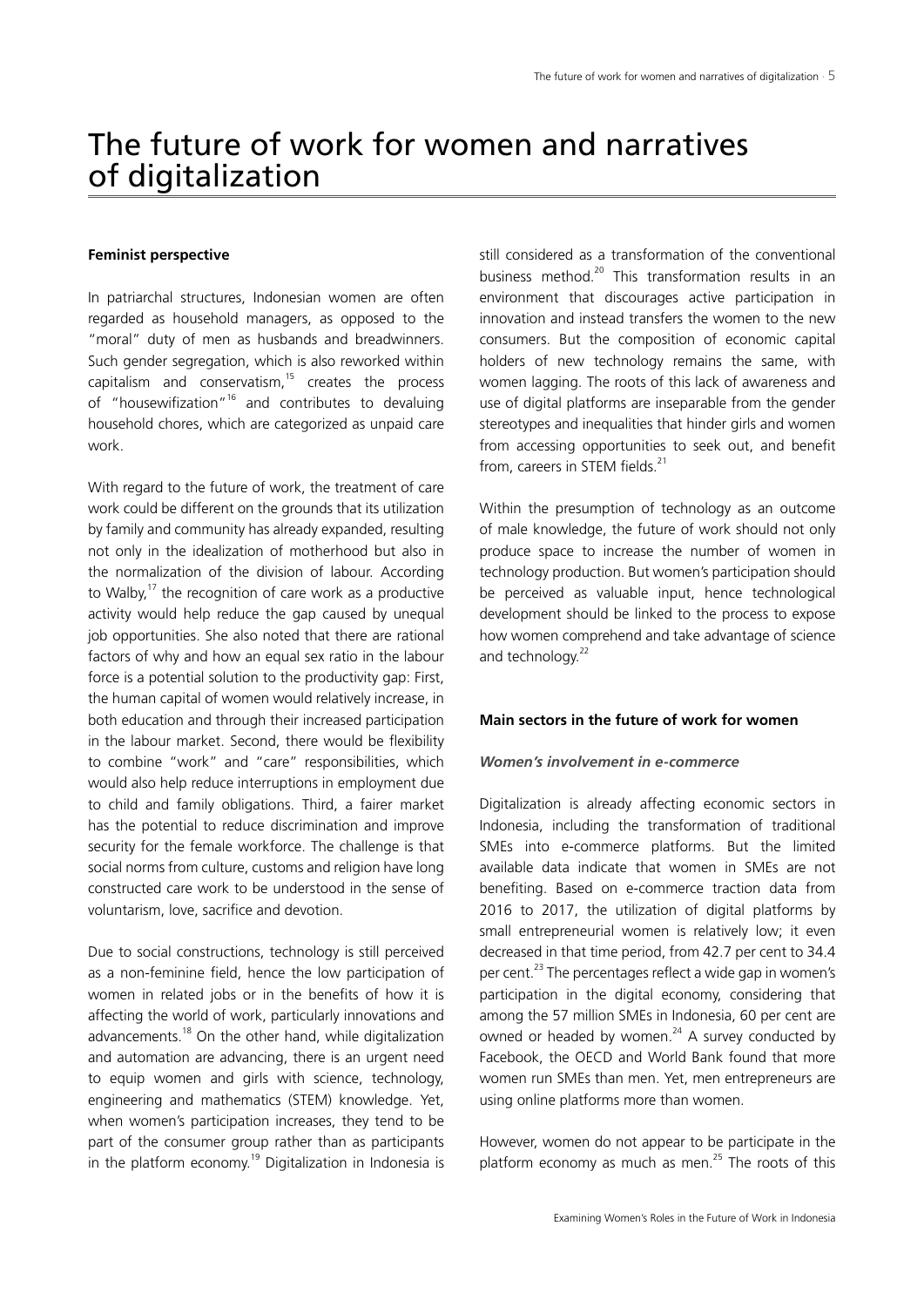lack of awareness and utilization of digital platforms are inseparable from the gender stereotypes and inequalities that have hindered girls and women from accessing opportunities to contribute to, and benefit from, careers in STEM. $^{26}$  The gender-based problem also happens to the phenomenon of online-shopping that has arisen in Indonesia over the last few years. The high growth of online-shopping tends to target women as potential consumers despite data showing no significant difference in the utilisation of the internet based on gender, with 48.57 percent of women and 51.43 percent of men using the internet.<sup>27</sup>

## *Advancing the role of women in the manufacturing sector*

Manufacturing is the third sector in which women in Indonesia are heavily participating, after agriculture, retail, trade and repair servicing (such as electronics and automotive mechanical repair). Women are highly likely to participate in the manufacturing sector because it does not require much educational attainment nor advanced skills. According to the Minister of Industry, the manufacturing sector employed up to 18.3 million people in 2018.<sup>28</sup> The industry has long been feminized and women have long been dealing with a wage gap, unsafe working environments and lack of gender-based protection. Now, with the emergence of the Fourth Industrial Revolution, another concern is added to that mix: the termination of employment of 37.5 million workers who could be replaced by technology.<sup>29</sup>

There is a common perception that several types of jobs are disappearing, such as in retail shops, travel agencies and banking.<sup>30</sup> Labour unions have expressed concern over how the technological revolution has triggered the loss of jobs in the manufacturing sector. If advanced technology leads to automation and robotization, women's work in manufacturing will likely be replaced. Due to women's inability to participate in STEM-related education for socio-culture reasons, they likely will be unable to compete in the coming technological era. Thus, to ensure women's sustainable participation in the priority manufacturing sectors, such as food and beverages, textiles and garments, women should be equipped with advanced skills appropriate to the future of work.

#### *Women's work is key to agriculture productivity*

In rural areas of Indonesia, women are the backbone of the economy. There are 13 million women farmers among the 38 million smallholder farmers working in the agriculture and forestry sectors.<sup>31</sup> The Food and Agriculture Organization of the United Nations (2018) estimated that 61 per cent of rural women were actively engaged in livestock production and forestry and were practising agriculture activities in a more environmentfriendly manner. As well, women farmers contribute to their family's economy.

Yet, the feminization of poverty within female-headed households in rural areas is considerably high.<sup>32</sup> The number of female-headed households in Indonesia is more than 10 million, amounting to 10 per cent of the entire female population.<sup>33</sup>

The increasing advancements in technology are reaching rural areas in many developing countries, including Indonesia. But it is challenging farmers' productivity because the technology transfer system from traditional to modern agricultural management has not been widely accepted by farmers, who still use traditional equipment rather than sophisticated technology equipment.

In addition to limited resources limited knowledge is also hindering the pace of technology adoption in the agriculture sector. The problem is even more serious for women, who face a triple divide: digital, rural and gender.<sup>34</sup> Women farmers experience difficulty accessing information, new farming technology, financial products and services and expanded markets through digitalization platforms.<sup>35</sup>

Hence, the mainstreaming and expanding of digital literacy training for women is crucial to prevent widening of the digital divide and ensuring that agriculture technology will be adopted by, and thus beneficial to, women farmers.

### *Technology-based education and training for women*

The retraining and up-skilling of the labour force should be provided to close the gap between labour market demand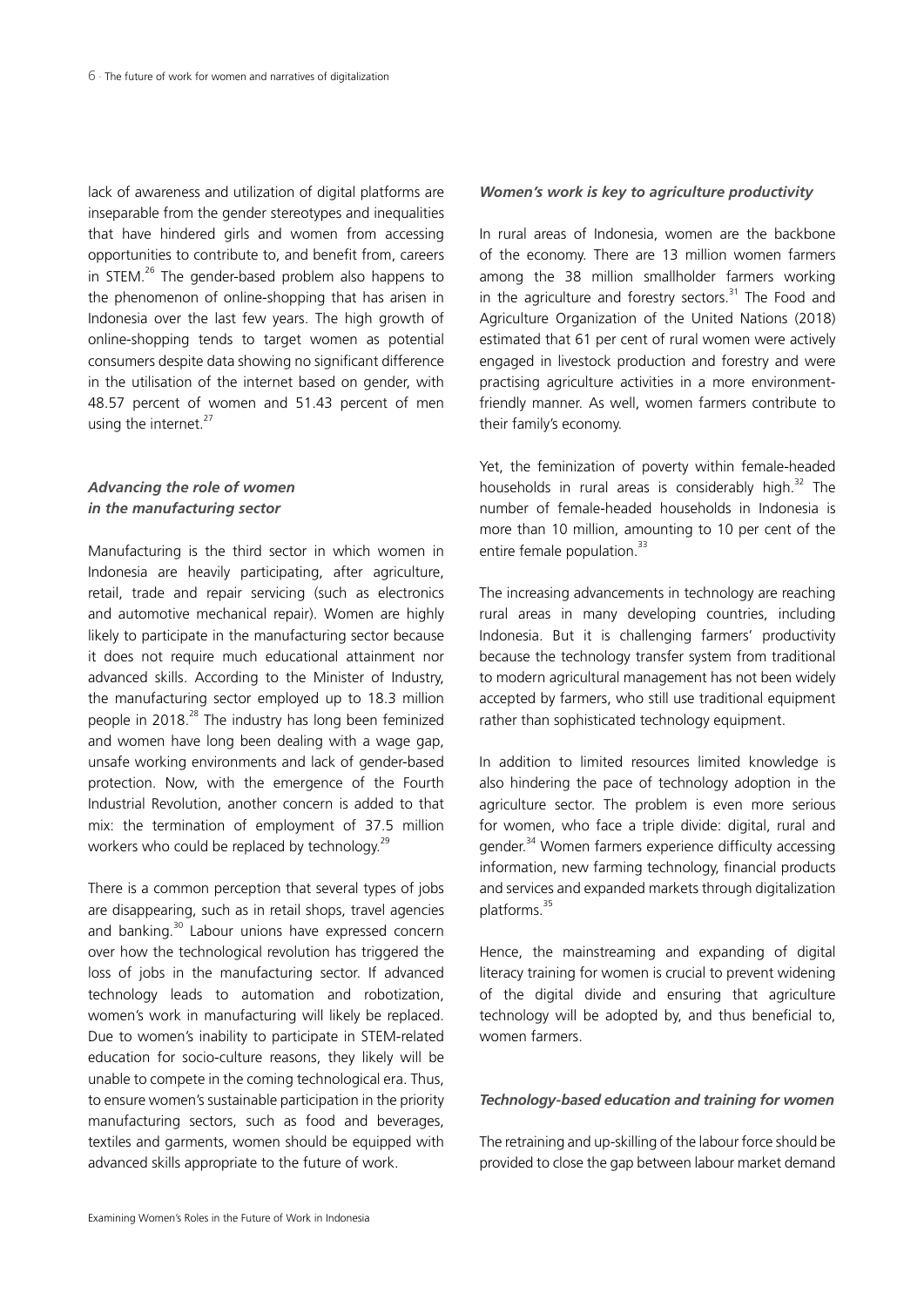and workforce supply. This can be done through technical vocational education and training (TVET) programmes to improve employability and participation in lifelong learning. However, the International Centre for Technical and Vocational Education and Training<sup>36</sup> argues that TVET in Indonesia needs improvement, especially in two main aspects: strengthening the correlation between practical training and skills taught in TVET institutions and the demands of the labour market; and increasing the ratio of teachers with academic and practitioner backgrounds in TVET institutions, where the latter are under-represented. TVET is necessary because the education level of the labour force is dominated by workers with lower than a secondary school education. The quality of human resources can be accelerated through TVET.

Career opportunities for women may seem like a free choice, but significant social barriers keep girls and young women from entering the STEM fields in their studies or in seeking related employment options. $37$ Candraningrum and Dhewy<sup>38</sup> argued that children and young women can master STEM subjects at school but feel afraid, anxious and ashamed when dealing with their teachers. This indicates there is still a strong bias in the STEM learning process in schools. The authors also quote a UNESCO report citing that less than 19 per cent of employment contracts in the STEM fields are held by women. Consequently, women are not present in decision-making on science and technology policies. This then affects the pattern of infrastructure policy and broad economic politics and reinforces gender-based disparities. In Indonesia, two of every ten women have chosen to work professionally in the STEM industry, and three of every ten women have become researchers in a STEM field.<sup>39</sup> The Central Agency of Statistics also found that only around 30 per cent of female workers has a job in a STEM industry.<sup>40</sup>

#### *Care work and diversity of workplaces for women*

The Central Agency of Statistics estimates there are around 24 million older persons (older than 60) in the country.<sup>41</sup> With the demographic surplus, this number is predicted to reach 80 million persons in 2050, making Indonesia one of the world's largest ageing populations. This demographic transformation of the population requires government interventions to provide support for older persons. This, then, presents opportunity for women—if the government and society alter their low appreciation of unpaid care work and accept it as paid and professional work.

The lack of government support, such as child care and elder care, has caused the stagnation of women's participation in care work. Thus, unpaid care workers need adequate support from the government because most women in unpaid care work are not financially independent. A set of policies to support and value unpaid care work is imperative.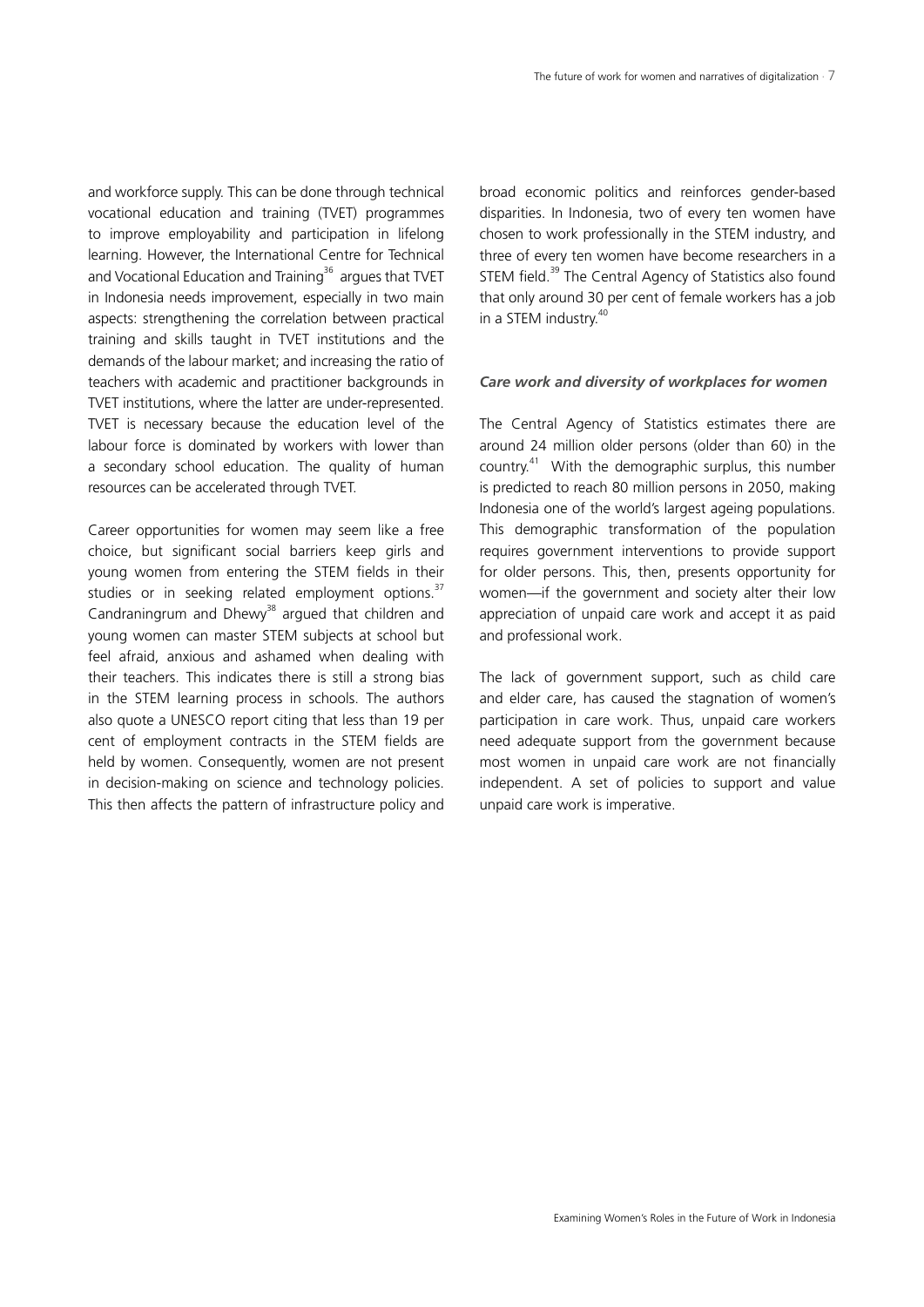# Future research priorities

#### **Women and care work**

Further research on care work with a feminist perspective would be helpful to map how women's activities have contributed economic productivity. It could also be beneficial for determining the extent to which women's experiences in care work can be formulated as input to alleviate the feminization of poverty. In a more practical way, what women do in terms of care work, especially within household routines, is a fundamental service (and need) in society. The absence of recognition of such work in the form of a policy not only traps women but also drives people to increasingly leave care work because they prefer to be involved in an income-generating economic activity.

This situation poses the risk of causing disaster. For example, the current demography trend is leading to a large proportion of older persons in the future; but as long as there is no contingency plan to care for the growing number of older persons, social inequalities could emerge that influence the stability of productivity in general. To reap the optimum benefits of the demographic dividend, considering that Indonesian women still lack marketrequired skill sets, greater investment in girls' human capital is necessary and may lead to future cohorts of women in more decent jobs and with higher wages.

### **Future social protection**

To reinforce the participation of women in the future of work, social protection must be further explored. Women's participation in workplaces, including in agriculture, is often not accompanied with legal protection to ensure that they have access to sources of welfare and social security. It is important to resolve this issue. The experiences of women in subsistence work, however, suggest an alternative approach to protecting them from exploitation through appropriate support systems.

Future research on social protection would be beneficial for exploring ways to recognize unpaid care work as advantageous capital for national economic development and thus recognizing women's economic contributions. It is undeniable that care work has an important role in society. Further examination of social protection that is also contextualized within the gender framework is crucial.

### **Gender framework for policies relating to the future of work**

The government has stipulated policies and a road map on how Indonesia could change the threat of the Fourth Industrial Revolution into opportunities. However, the lack of a gender framework in these policies will not strengthen women's participation in the labour force. Thus, to optimize those policies, it is important to further study how a gender framework could generate different inputs and outputs, in which women better participate in the future of work.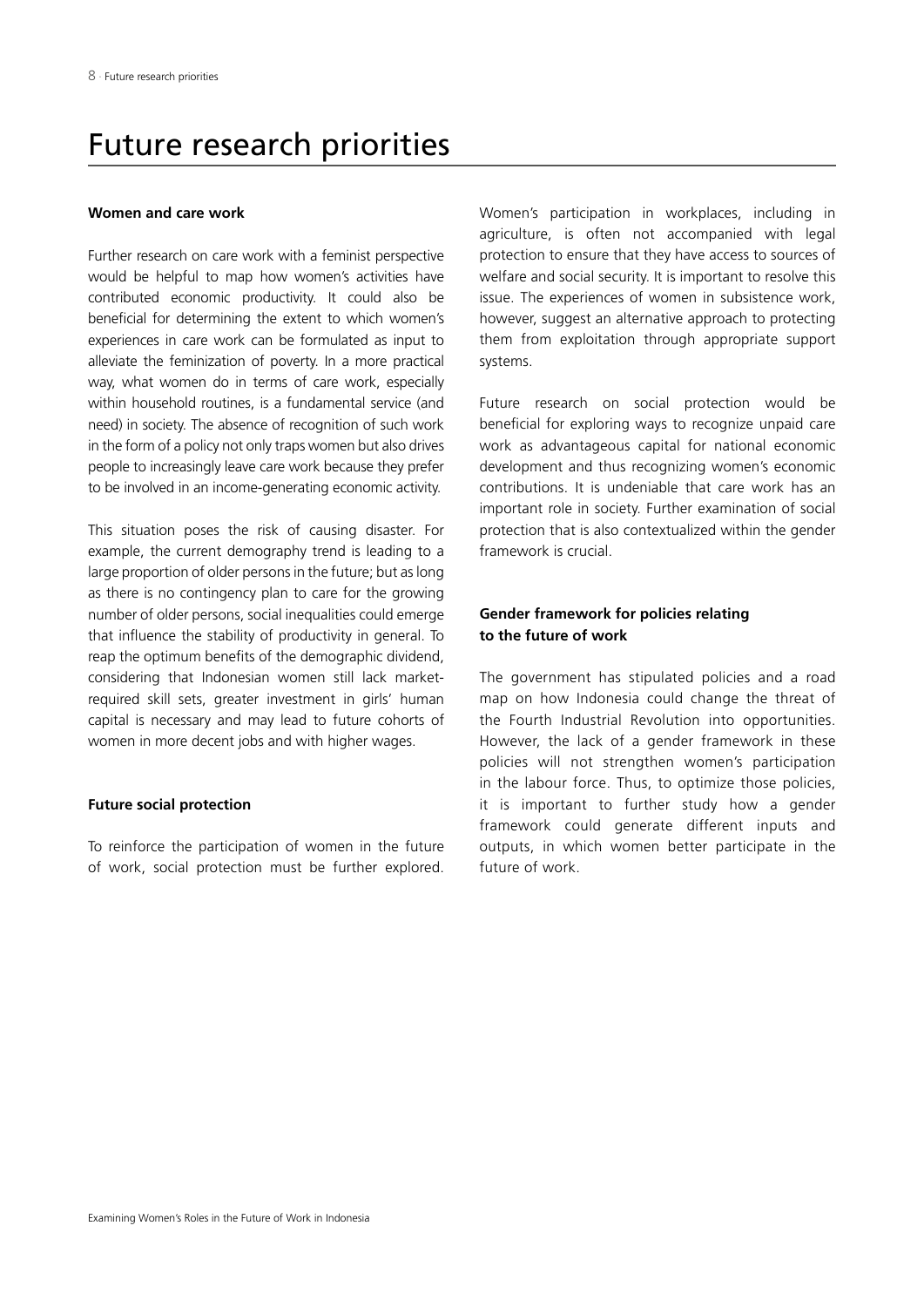# Endnotes

- 1. Ministry of Industry, *Making Indonesia 4.0* (Jakarta: Government of Indonesia, 2018).
- 2. Coordinating Ministry for Economic Affairs, *Implication of Changing Forms of Employment and New Business Models on Industrial Relations in Indonesia* (Jakarta: KEMENKO, 2018).
- 3. Central Agency of Statistics, *National Labour Force Survey 2018* (Jakarta: Government of Indonesia, 2018).
- 4. Organisation for Economic Co-operation and Development, "Policy Brief on Women's Entrepreneurship" (Paris: OECD, 2017), accessed March 3, 2019. http://bit.ly/2UWIiCO.
- 5. Putri Syifa Nurfadilah, "Pemanfaatan E-Commerce di Kalangan Perempuan Masih Rendah," Kompas, accessed March 3, 2019. http://bit.ly/2GPvXba.
- 6. "Infografik: 60 Persen UMKM di Indonesia Dikelola oleh Perempuan," *Kumparan*, accessed March 3, 2019. http://bit.ly/2UEze0p.
- 7. Indonesia Internet Service Provider Association, *Penetrasi & Perilaku Pengguna Internet Indonesia [Penetration and Behavior of Internet User in Indonesia]* (Jakarta: Indonesia Internet Service Provider, 2019), accessed February 15, 2019. http://bit.ly/2UFc0HD.
- 8. International Labour Organization, *Care Work and Care Jobs for the Future of Decent Work* (Bangkok: ILO, 2018), accessed February 15, 2019. http://bit.ly/2UYTNdd.
- 9. Vandana Shiva and Maria Mies, *Ecofeminism* (Halifax, Canada: Fernwood, 1993).
- 10. Nur Muhammad Bachtiar, Catriningrum Dianita and Nirmala Fau Teodora, "Sejarah Hadirnya Sawit di Indonesia," *Validnews*, accessed March 15, 2017. http://bit.ly/2Vsx6NF.

11. ibid.

- 12. Alison Wright, *Socio-Economic Impacts of Palm Oil and Biodiesel: The Case of Indonesia* (Berlin: Springer, 2014), 151-170.
- 13. "Indonesia: Exploitation of women and violation of their rights in oil palm plantations," World Rainforest Movement, accessed March 14, 2019. http://bit.ly/2XUsayV.
- 14. Central Agency of Statistics, *National Socio-Economic Survey 2016–2018* (Jakarta: Government of Indonesia, 2018).
- 15. Sonja Van Wichelen, ed., *Reconstructing Muslimness: New Bodies in Urban Indonesia*, Aldershot, England: Ashgate Publishing Limited, 2007), 104-119.
- 16. Maria Mies, *Patriarchy and Accumulation on a World Scale: Women in the International Division of Labour* (London: Zed Book, 1998); Julia Suryakusuma, State of Ibuism (Jakarta: Komunitas Bambu, 2011).
- 17. Silvia Walby, "Gender (In) Equality and The Future of Work," *Working Paper Series*, no. 55 (Equal Opportunities Commission 2007), 4-52, access March 14, 2019. http://bit.ly/2WbG8f5.
- 18. Judy Wajcman, "From Women and Technology to Gendered Technoscience," *Journal of Information, Communication & Society 10*, no. 3. (2007), 287-298, accessed March 14, 2019. http://bit.ly/2UTYUqd.
- 19. Organisation for Economic Co-operation and Development, "Going Digital the Future of Work for Women," *Policy Brief on The Future of Work* (2017), accessed March 14, 2019. http://bit.ly/2UJmZzN.
- 20. "Interview with Markus Schlüter: Digitalisation in Indonesia," Rödl & Partner, last modified May 23, 2018. http://bit.ly/2YBjBcs.
- 21. Allison Master and Andrew N. Metzoff, "Building Bridge Between Psychological Science and Education: Cultural Stereotypes, STEM and Equity," *Prospect-UNESCO* (Paris), 215-234, accessed March 14, 2019. http://bit.ly/2IVN2S9.
- 22. Perdana Putri, "Pencarian Teknologi Feminis: Tantangan Feminis Abad XXI," ["Search for Technology of Feminism: The Challenge of Feminism in XXI Century,"] *Jurnal Perempuan 91*, no. 4 (2016), 59-75, accessed March 15, 2019. http://bit.ly/2GGhrkp.
- 23. Putri Syifa Nurfadilah, "Pemanfaatan E-Commerce di Kalangan Perempuan Masih Rendah," Kompas, accessed March 3, 2019. http://bit.ly/2GPvXba.
- 24. "Infografik: 60 Persen UMKM di Indonesia Dikelola oleh Perempuan," *Kumparan*, accessed March 3, 2019. http://bit.ly/2UEze0p.
- 25. The Organisation for Economic Co-operation and Development, "Going Digital the Future of Work for Women", *Policy Brief on The Future of Work* (2017). http://bit.ly/2UJmZzN
- 26. Allison Master & Andrew N. Metzoff, "Building Bridge Between Psychological Science and Education: Cultural Stereotypes, STEM and Equity", *Prospect-UNESCO* 215 – 234, http://bit.ly/2IVN2S9
- 27. "Indonesia Internet Service Provider Association, *Penetrasi & Perilaku Pengguna Internet Indonesia (Penetration and Behavior of Internet User in Indonesia)*" Jakarta: Indonesia Internet Service Provider, accessed February 15, 2019, http://bit.ly/2UFc0HD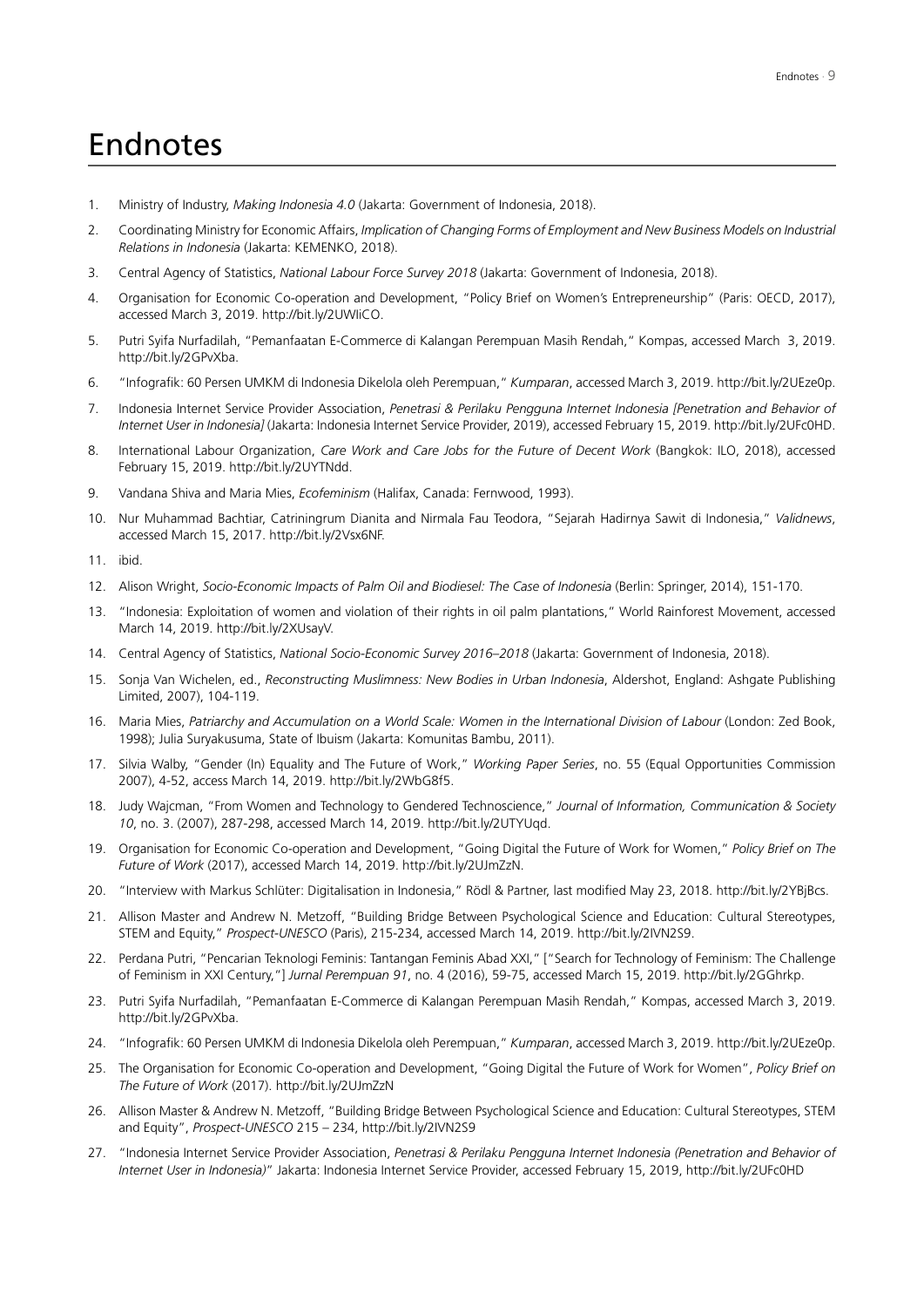- 28. Rany fauziah, "Menperin: Industri Manufaktur Serap 18,25 Juta Tenaga Kerja pada 2018," February 15, 2019, http://bit. ly/2VNl1nd
- 29. Yanita Patriella, "Di Tengah Revolusi Industri 4.0, Buruh Minta Perlindungan,"April 30, 2019, http://bit.ly/30vQGsg.
- 30. Aulia Adam, "Pekerjaan yang Hilang karena Digitalisasi Perbankan," September 26, 2017, accessed March 14, 2019. http://bit.ly/2HxJjI4; "Menaker Sebut 3 Profesi yang Rentan Hilang Karena Digitalisasi," *Kumparan*, December 13, 2017, accessed March 14, 2019. http://bit.ly/2VLU0kn.
- 31. Central Agency of Statistics, *National Socio-Economic Survey 2016–2018* (Jakarta: Government of Indonesia, 2018).
- 32. Ruslan Kadir, "Refleksi Hari Ibu: Perempuan dan Kemiskinan" (The Reflection of Mother's Day: Women and Poverty). Last modified December 21, 2017. http://bit.ly/2UQhdwq.
- 33. Central Agency of Statistics, *National Socio-Economic Survey 2016–2018* (Jakarta: Government of Indonesia, 2018).
- 34. Sophie Treinen, Alice Van der Elstraeten and C. Fredrick, "Mainstreaming Gender in the Use of Information and Communication Technologies for Agriculture and Rural Development," *Gender and ICTs* (Rome: Food and Agriculture Organization of the United Nations, 2018), 1-87.
- 35. Chipo Msengezi and Williams Yentl, "Overcoming the Divide on Women and Digitalisation in Agriculture," Wageningen, CTA Agriculture 2019).
- 36. UNESCO-UNEVOC International Centre for Technical and Vocational Education and Training, "World TVET Database Indonesia" (Paris), 2013, accessed March 14, 2019. http://bit.ly/2GBTVVJ.
- 37. Allison Master and Andrew N. Metzoff, "Building Bridge Between Psychological Science and Education: Cultural Stereotypes, STEM and Equity", *Prospect-UNESCO* 46 (2017), 215-234, accessed March 14, 2019. http://bit.ly/2IVN2S9.
- 38. Dewi Candraningrum and Anita Dhewy, "Fear, Bullying & Will of Female Students in STEM: Case Study of Vocational Schools in Jakarta", *Jurnal Perempuan* 21 (2016), 431–441, accessed March 14, 2019. http://bit.ly/2GGhrkp.
- 39. Central Agency of Statistics, *National Socio-Economic Survey 2016–2018* (Jakarta: Government of Indonesia, 2018); "Status Perempuan Dalam Stem" [Sains, Teknologi, Engineering & Matematika], *Yayasan Jurnal Perempuan* 91 (2016), accessed March 14, 2019. http://bit.ly/2DMN7nV.
- 40. Central Agency of Statistics, *National Socio-Economic Survey 2016–2018* (Jakarta: Government of Indonesia, 2018); "Status Perempuan Dalam Stem" [Sains, Teknologi, Engineering & Matematika], *Yayasan Jurnal Perempuan* 91 (2016), accessed March 14, 2019. http://bit.ly/2DMN7nV.
- 41. Central Agency of Statistics, "*National Socio-Economic Survey 2018*," (Jakarta: Government of Indonesia, 2018).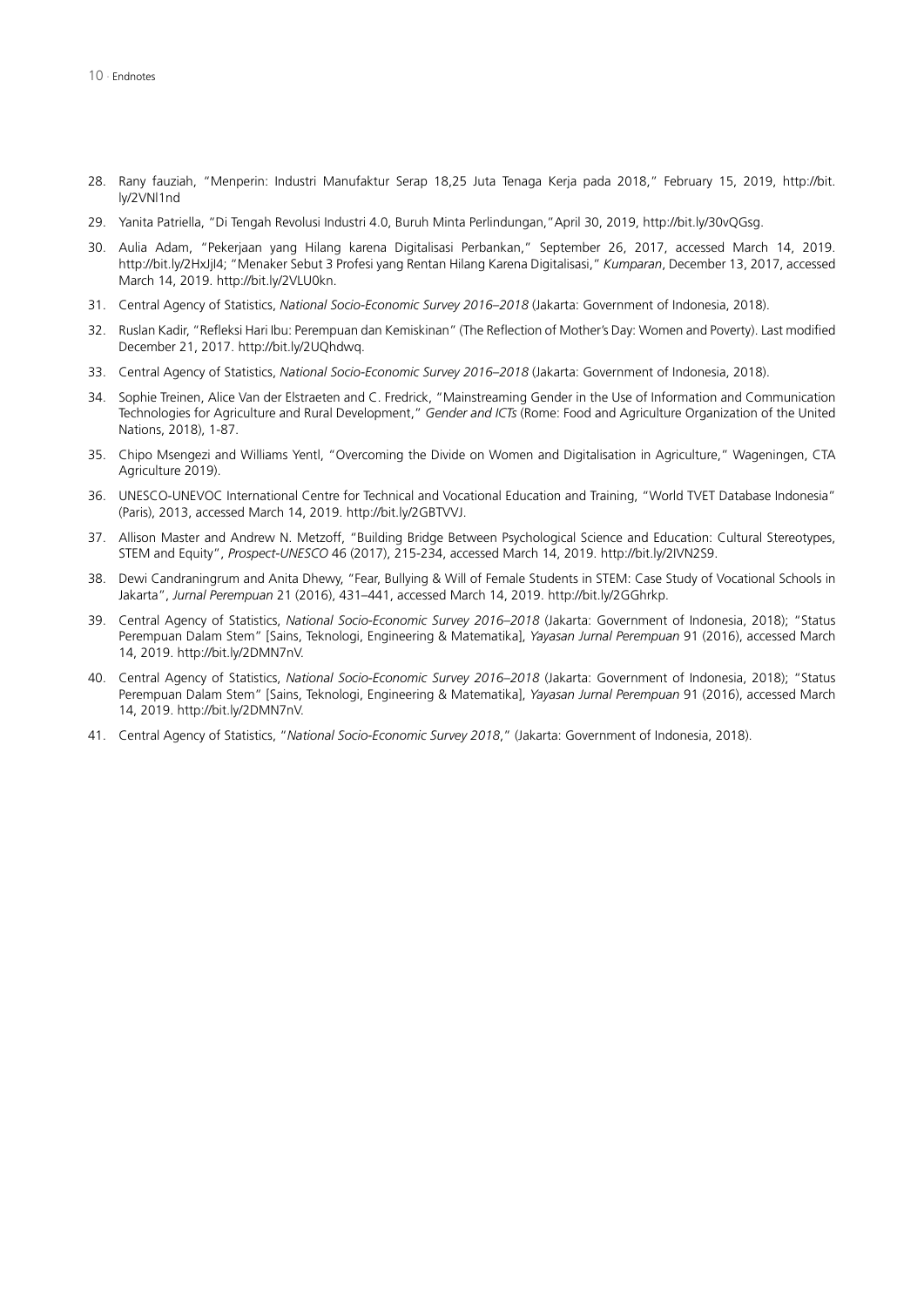# Bibliography

- Adam, Aulia. "Pekerjaan yang Hilang karena Digitalisasi Perbankan." September 26, 2017. Accessed March 14, 2019. http://bit.ly/2HxJjI4.
- Candraningrum, Dewi and Anita Dhewy. "Fear, Bullying & Will of Female Students in STEM: Case Study of Vocational Schools in Jakarta", *Jurnal Perempuan* 21, no. 4 (2016): 431-441. Accessed March 14, 2019. http://bit.ly/2GGhrkp.

Central Agency of Statistics. *National Labour Force Survey 2018.* Jakarta: Government of Indonesia, 2018.

Central Agency of Statistics. *National Socio-Economic Survey 2016*. Jakarta: Government of Indonesia, 2016.

Central Agency of Statistics. *National Socio-Economic Survey 2017*. Jakarta: Government of Indonesia, 2017.

- Central Agency of Statistics. *National Socio-Economic Survey 2018*. Jakarta: Government of Indonesia, 2018.
- Fauziah, Rany. "Menperin: Industri Manufaktur Serap 18,25 Juta Tenaga Kerja pada 2018." Jakarta, Feb. 12, 2019. Accessed March 3, 2019. http://bit.ly/2VNl1nd.
- International Labour Organization. *Care Work and Care Jobs for the Future of Decent Work*. Geneva: ILO, 2018. Accessed March 3, 2019. http://bit.ly/2UYTNdd.
- "Indonesia: Exploitation of Women and Violation of Their Rights in Oil Palm Plantations." *World Rainforest Movement*, March 7, 2018. Accessed March 14 2019. http://bit.ly/2XUsayV.
- "Infografik: 60 Persen UMKM di Indonesia Dikelola oleh Perempuan." *Kumparan*, date. Accessed March 3, 2019. http://bit.ly/2UEze0p.
- Kadir, Ruslan. "Refleksi Hari Ibu: Perempuan dan Kemiskinan." ["The Reflection of Mother's Day: Women and Poverty."] Last modified December 21, 2017. http://bit.ly/2UQhdwq.
- Master, Allison and Andrew N. Metzoff. "Building Bridge Between Psychological Science and Education: Cultural Stereotypes, STEM and Equity." *Prospect-UNESCO* 46 (2017): 215-234. Accessed March 14, 2019. http://bit.ly/2IVN2S9.
- "Menaker Sebut 3 Profesi yang Rentan Hilang Karena Digitalisasi." *Kumparan*, December 13, 2017. Accessed March 14, 2019. http://bit.ly/2VLU0kn.
- Msengezi, Chipo and Yentl Williams. *Overcoming the Divide on Women and Digitalisation in Agriculture*. Wageningen: CTA Agriculture, 2019.
- Mies, Maria. *Patriarchy and Accumulation on a World Scale: Women in the International Division of Labour.* London: Zed Book, 1998.
- Moss-Racusin, A. Corrine et al. "Science Faculty's Subtle Gender Biases Favor Males Students". *Proceeding of the National Academy of Sciences of the National Academy of Sciences of the United States of America*, 109, no. 41 (2012). Accessed March 14, 2019. http://bit.ly/2J73a38.
- Muhammad Bachtiar Nur, Dianita Catriningrum and Teodora Nirmala Fau. "Sejarah Hadirnya Sawit di Indonesia," Validnews, March 14, 2017. Accessed March 14, 2019. http://bit.ly/2Vsx6NF.

Patriella, Yanita. "Di Tengah Revolusi Industri 4.0, Buruh Minta Perlindungan." Where? April 30, 2019. http://bit.ly/30vQGsg.

- Putri, Syifa Nurfadilah. "Pemanfaatan E-Commerce di Kalangan Perempuan Masih Rendah," *Kompas*, July 22, 2018. Accessed March 3, 2019. http://bit.ly/2GPvXba.
- Putri, Perdana. "Pencarian Teknologi Feminis: Tantangan Feminis Abad XXI." ["Search for Technology of Feminist: The Challenge of Feminist in XXI Century."]. *Jurnal Perempuan* 91. no. 4 (2016): 59-75. Accessed March 14, 2019. http://bit.ly/2GGhrkp.
- Rödl & Partner. "Interview with Markus Schlüter: Digitalisation in Indonesia." Last Modified May 23, 2018. http://bit.ly/2YBjBcs.

Shiva, Vandana and Maria Mies. *Ecofeminism*. Halifax, Canada: Fernwood, 1993.

Suryakusuma, Julia. *State of Ibuism*. Jakarta: Komunitas Bambu, 2011.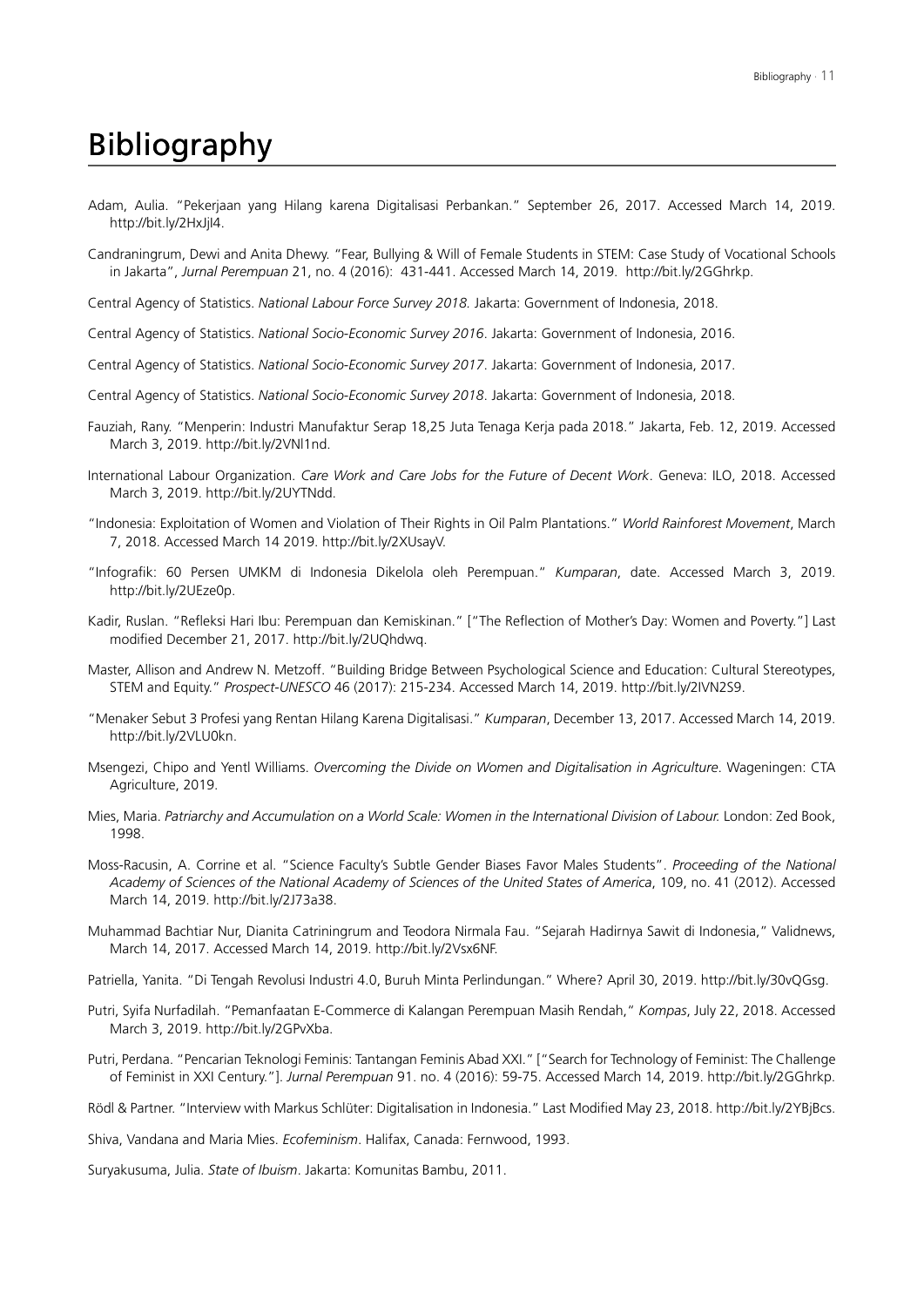- Organisation for Economic Co-operation and Development, "Going Digital: The Future of Work for Women" (2017). Accessed March 14, 2019. http://bit.ly/2UJmZzN.
- Organisation for Economic Co-operation and Development. "Policy Brief on Women's Entrepreneurship." Paris: OECD, 2017. Accessed March 14, 2019. http://bit.ly/2UWIiCO.
- Tong, R. Putnam. *Feminist Thought*. Yogyakarta: Jalasutra, 1998.
- Treinen, Sophie, Alice Van der Elstraeten and C. Pedrick. *Gender and ICTs: Mainstreaming gender in the use of information and communication technologies (ICTs) for agriculture and rural development.*" Rome: Food and Agriculture Organization of the United Nations, 2018: 1-87.
- UNESCO-UNEVOC "International Centre for Technical and Vocational Education and Training." *World TVET Database Indonesia*  (2013). Accessed March 14, 2019. http://bit.ly/2GBTVVJ.
- "Universal Basic Income Ala Koperasi," *Kompas*, March, 19, 2019. Accessed March 19, 2019. http://bit.ly/2VyhlVB.
- Wajcman, Judy. "From Women and Technology to Gendered Technoscience." *Journal of Information, Communication & Society*  10, no. 3. (2007): 287-298. Accessed March 14, 2019. http://bit.ly/2UTYUqd.
- Walby, Silvia. "Gender (In) Equality and The Future of Work". *Working Paper Series,* no. 55. City: Equal Opportunities Commission, 2007: 4-52. Accessed March 14, 2019. http://bit.ly/2WbG8f5
- Wichelen Van, Sonja, ed. *Reconstructing 'Muslimness': New bodies in urban Indonesia*. Aldershot, England: Ashgate Publishing Ltd, 2007: 104-119.
- Wright, Alison. *Socio-Economic Impacts of Palm Oil and Biodiesel: The Case of Indonesia*. Berlin: Springer, 2014.
- Yayasan, Jurnal Perempuan. "Status Perempuan Dalam Stem." ["Sains, Teknologi, Engineering & Matematika."] *Yayasan Jurnal Perempuan* 91 (2016).